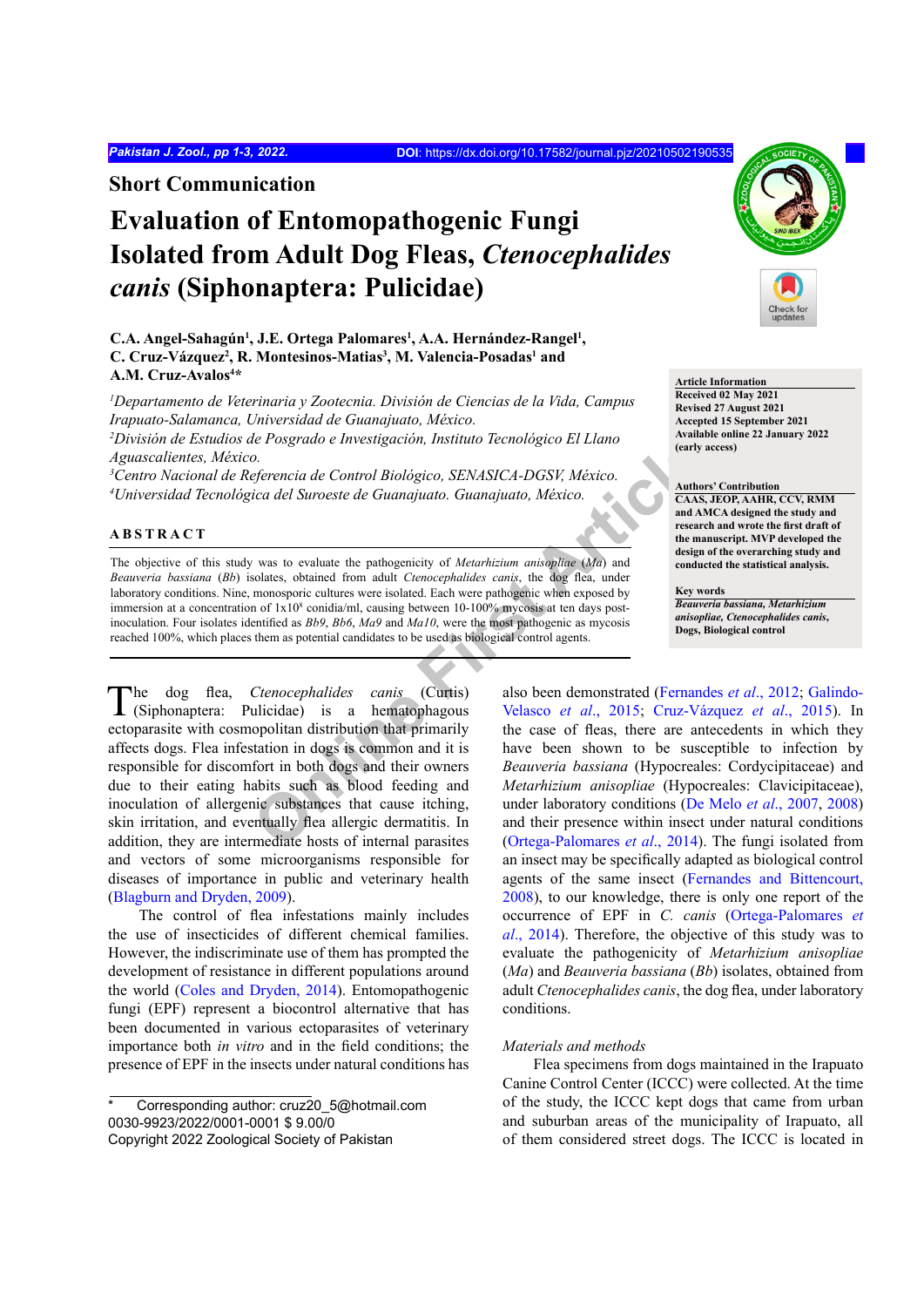the city of Irapuato in the state of Guanajuato, Mexico. The site is located in the north-central region of Mexico at an altitude of 1739 meters above sea level, between 20°40' North latitude and 101°21'L. The climate in the area is sub-humid with a rainfall ranging from 600-900 mm which occurs mainly in the summer and a temperature ranging from 16-22 °C.

**Example 1** Example 1 and specimens were contained (Table I). This is the fit con[tic](#page-2-6)al times (90 × 10 mm) using an adhesive of *M. anisopliae* in *C. cants*, worden on the selected specimes been previously reported in thi The ICCC were visited weekly over the period from May 2012 to January 2013, during which 20 dogs were selected to undergo a thorough physical examination of the head, neck, body, flanks, tail and the ventral region to establish the presence of fleas. From each dog that tested positive for fleas all possible flea specimens were collected using a comb and placed in a plastic container to be transported to the Laboratory. The specimens were transferred to Petri dishes ( $90 \times 10$  mm) using an adhesive tape to hold them motionless. The genus and species identification was performed on the selected specimens of *C. canis* under microscope using descriptions and the appropriate taxonomic keys (Linardi and Santos, 2012). Fleas were incubated at  $25 \pm 1$ °C, 16/8 hours (light/dark), and 80% relative humidity in less than four hours after being collected. After ten days and mycosis on the flea surface was identified, it was cultured on Sabouraud dextrose agar with yeast extract and 500 ppm chloramphenicol. This procedure was repeated until a pure culture was obtained. Subsequently, each isolate was incubated for 21 days at 25  $\pm$  1°C with a photoperiod of 12:12 h light/dark. Conidia from each isolate were extracted from the culture medium by scraping and suspending them in sterile distilled water with 0.1% (v/v) Tween 80 (Ángel-Sahagún *et al*., 2010).

The monosporic culture of each isolate was obtained following the technique previously reported by Cortez-[Madrigal](#page-2-10) *et al*. (2003). The taxonomic identification was made using the keys of Humber (1997), based on macroaspects, such as color, diameter and mycelial texture, while a light microscope was used for identification of mycelium and micromorphological conidial characteristics.

The collected specimens of *C. canis* were from dogs naturally infested which were maintained in the ICCC as previously described*.* Groups of ten fleas were formed and were placed on 5 cm of adhesive tape; each group was immersed for 5s in a  $1 \times 10^8$  conidia/ml concentration of the isolate to be studied, that were prepared in sterile distilled water containing  $0.1\%$  (v:v) Tween 80. The control groups were immersed in a sterile water suspension with Tween 80 (0.1%). Each treatment was replicated four times. Fleas of the different groups were placed in Petri dishes (90 x 10mm) on a double layer of filter paper (Whatman No.1) moistened with sterile distilled water and incubated at 25  $\pm 1$ °C under conditions of 12:12h light/dark. The presence of growth of fungal mycelium was recorded every 12h for 10 days.

Statistical assessment of pathogenicity was carried out under a completely random design including the nine fungi isolates and a control treatment with four repetitions each. Mortality percentages and growth of fungal mycelium were estimated and analyzed using ANOVA having previously made an angular transformation of proportions (Y= arc sen  $\sqrt{p}$ ) and Tukey's means comparison test at P  $\leq$ 0.05. All analyses were performed with the SAS statistical software ([SAS Institute, 1997](#page-2-12)).

#### *Results and discussion*

A total of 1,222 fleas were collected during the study period and identified as *C. canis*. In addition, five isolates of *M. anisopliae* (*Ma*) and four of *B. bassiana* (*Bb*) were obtained (Table I). This is the first report of an isolation of *M. anisopliae* in *C. canis*, whereas *B. bassiana* has been previously reported in this flea in Mexico ([Ortega-](#page-2-6)Palomares *et al*., 2014).

<span id="page-1-0"></span>**Table I. Percentage of mycosis 10 days post treatment with entomopathogenic fungi isolated from** *C. canis***.**

| <b>Species of entomo-</b> | Collection     | Key      | Mycosis $(\%)^*$ |
|---------------------------|----------------|----------|------------------|
| pathogenic fungus         | date           |          |                  |
| M. anisopliae             | $10-0.5-12$    | Ma9      | $100.0 \pm 0a$   |
| M. anisopliae             | $10-0.5-12$    | Ma10     | $100.0 \pm 0a$   |
| B. bassiana               | $25-07-12$     | Rh6      | $100.0 \pm 0a$   |
| B. bassiana               | $26 - 07 - 12$ | Bb9      | $100.0 \pm 0a$   |
| M. anisopliae             | $10-0.5-12$    | Ma11     | 95.8 $\pm$ 7.2ab |
| M. anisopliae             | $10-0.5-12$    | $Ma$ 12. | $41.7 \pm 7.2$ b |
| M. anisopliae             | $10-0.5-12$    | Ma13     | $35.9 \pm 13.1c$ |
| B bassiana                | $26 - 07 - 12$ | Rh8      | $40.0 \pm 0c$    |
| B bassiana                | $25-07-12$     | Bh7      | 10 4 $\pm$ 10 0d |
| Control                   |                |          | $0.0 \pm 0d$     |

\* Averages within the same column with different letters indicate significant differences ( $p$  < 0.05).  $\pm$ , Standard deviation.

The nine isolates tested were pathogenic to *C. canis* causing 10-100% of growth of fungal mycelium, at ten days post-inoculation. Isolates of *B. bassiana* caused growth of fungal mycelium between 10 and 100%, while *M. anisopliae* ranged from 35-100% ([Table I\)](#page-1-0). All fungi were re-confirmed from the infected cadavers post experiment. Analysis of variance showed significant differences among treatments ( $F = 94.9$ ; d $f = 9$ ;  $P \le 0.0001$ ) while the Tukey test determined that the isolates *Ma*9, *Ma*10, *Bb*6, *Bb*9 were the pathogens that caused 100% of the growth of fungal mycelium and formed part of the most virulent group.

All species could infect the dog fleas, demonstrating the susceptibility of the adult stage *C. canis* to these pathogens; previous studies have demonstrated the ability to infect adult cat fleas, *C. felis,* with strains of *M.*